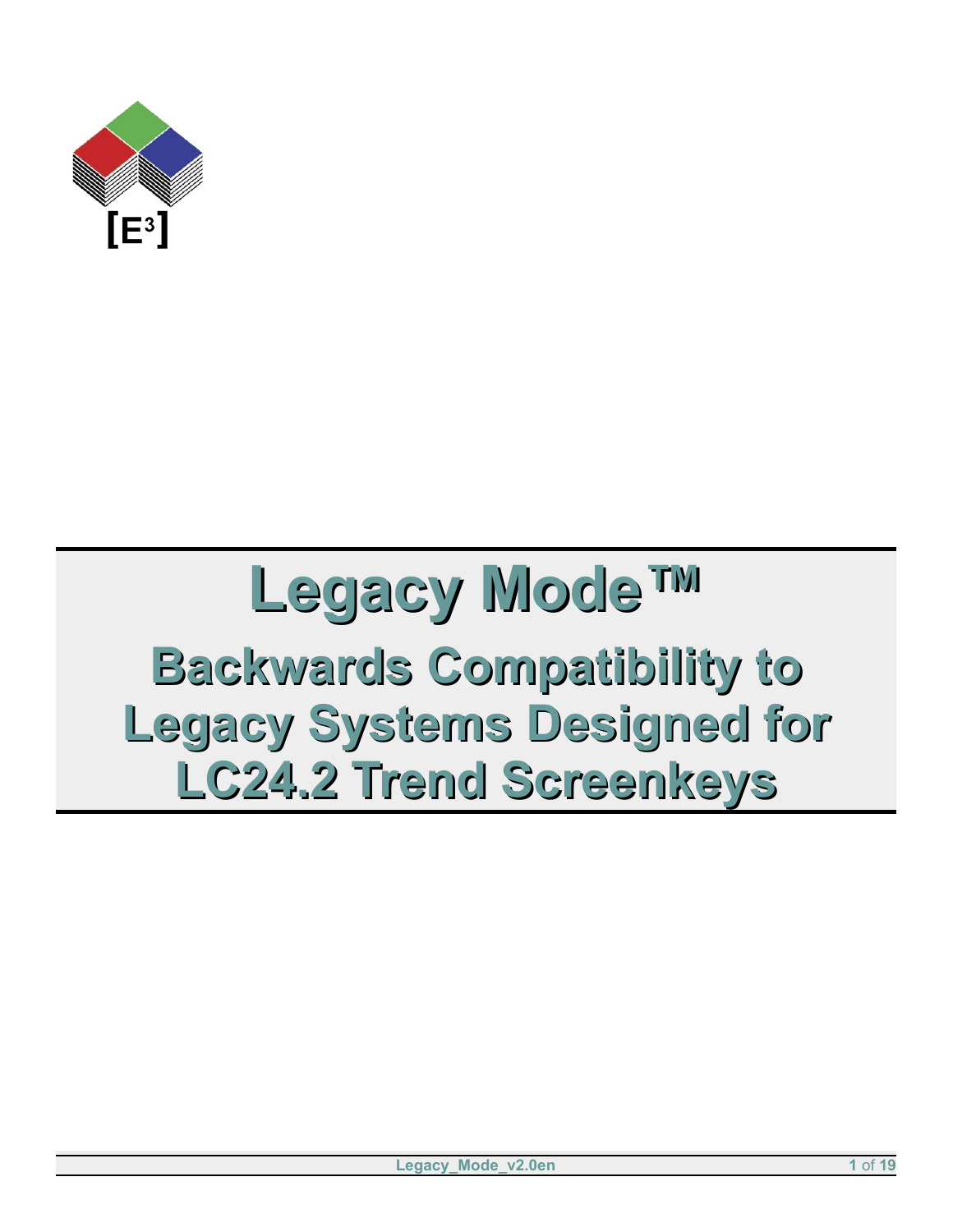## <span id="page-1-0"></span>**CONFIDENTIALITY**

**This document contains confidential information and is NOT intended for public release. The recipient of the document acknowledges the interest of [E³] Engstler Elektronik Entwicklung GmbH to keep certain aspects of its hardware and software capabilities confidential.**

**No copy of this document may be released to any third party without the prior written consent of [E³] Engstler Elektronik Entwicklung GmbH.**

#### **CONFIDENTIAL**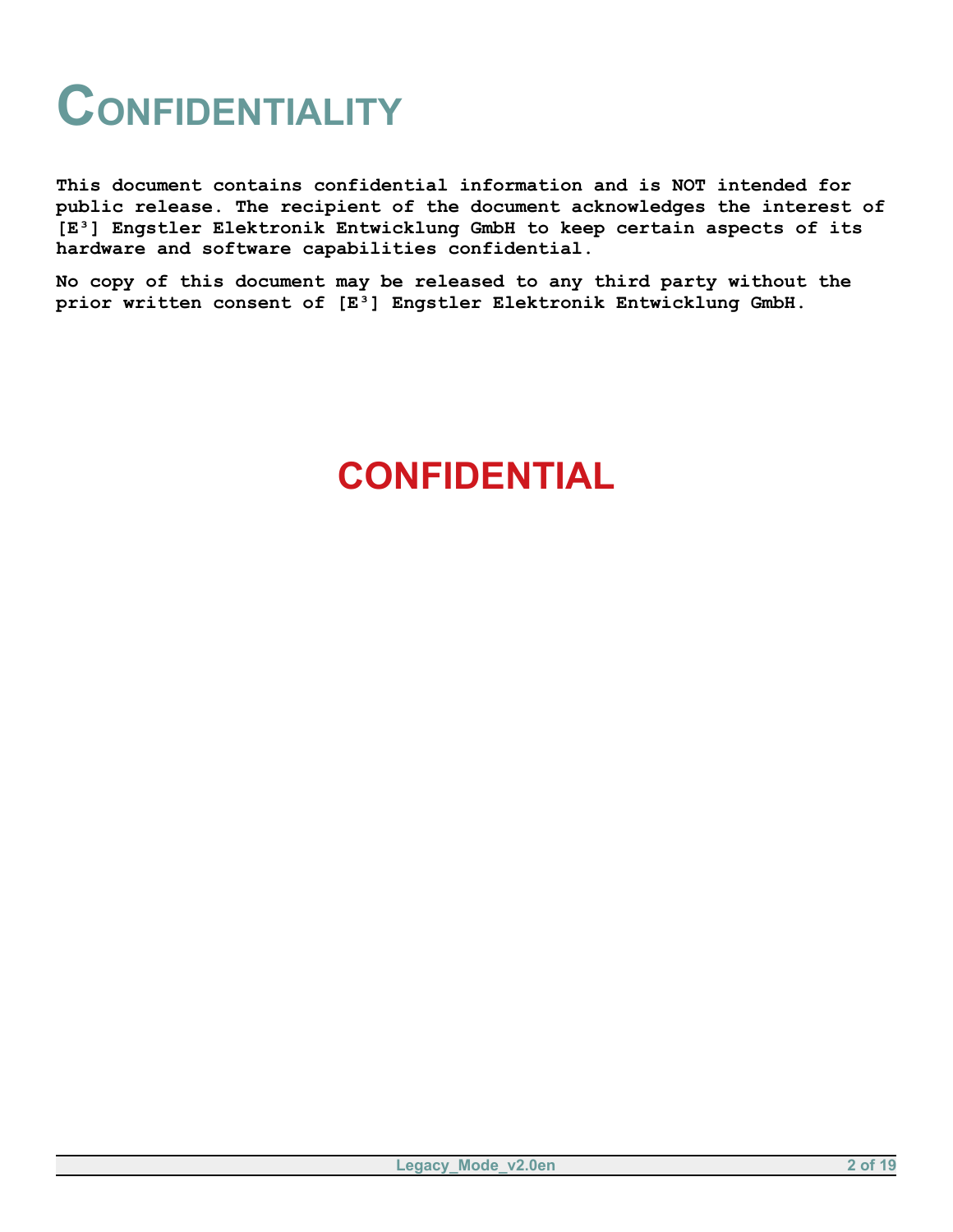# TABLE OF CONTENTS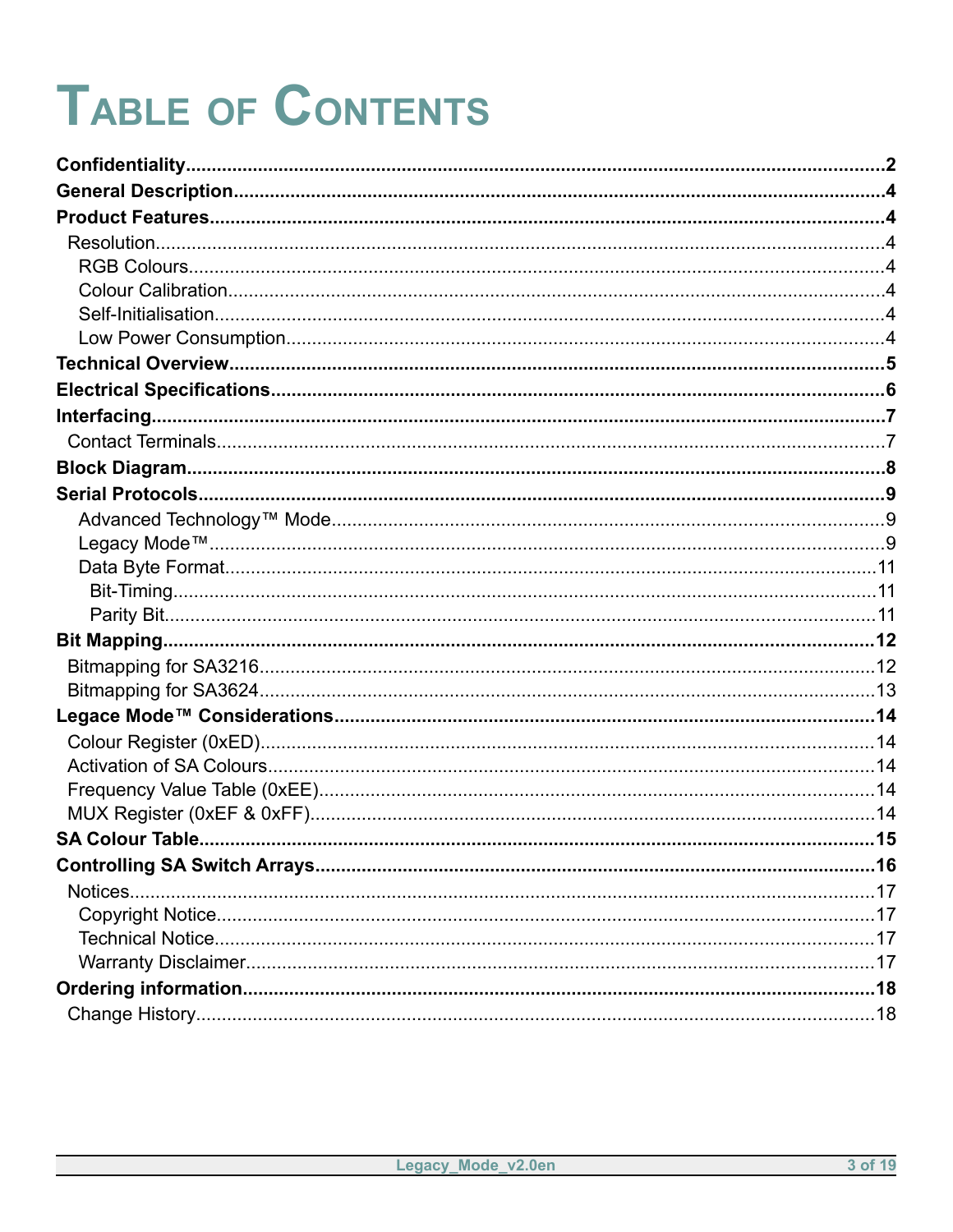## <span id="page-3-6"></span>**GENERAL DESCRIPTION**

The SA switch family includes the SA3216, SA3624 and SA6432 LCD Keyswitches with command driven serial interfaces. They integrate a graphical liquid crystal display with **RGB** backlighting in a keyswitch. The SA keys are controlled via a serial interface to the integrated *Advanced Technology*™ electronics, which control the interface, display and backlighting.

SA keys self-initialise without external setup commands. Data only needs to be transmitted when a change is made to the display or background colours. Only six contact terminals are needed to provide power, clock and data lines as well as switch contacts. The contact pins of the internal switch are isolated from the internal electronics. The clock does not have to be permanent. There will be no harm to the SA switches if no clock is applied.

## <span id="page-3-5"></span>**PRODUCT FEATURES**

### <span id="page-3-4"></span>**Resolution**

| Three different resolutions available: | <b>SA3216</b> | 32x16 pixels                              |
|----------------------------------------|---------------|-------------------------------------------|
|                                        | <b>SA3624</b> | 36x24 pixels                              |
|                                        | <b>SA6432</b> | 64x32 pixels (Legace Mode™ not supported) |

#### <span id="page-3-3"></span>**RGB Colours**

**SA3216, SA3624** and **SA6432** keys support 64 **RGB** colours in Legacy Mode™ and over 1 million **RGB** colours in *Advanced Technology™* mode.

#### <span id="page-3-2"></span>**Colour Calibration**

No colour sorting due to *Advanced Technology*™ electronics. The **RGB** backlighting of all keyswitches is calibrated for maximum uniformity.

#### <span id="page-3-1"></span>**Self-Initialisation**

All keys self-initialise. No external setup commands required.

#### <span id="page-3-0"></span>**Low Power Consumption**

Less than 65mA maximum current is needed when bright white backlighting is selected. Typical value is less than 25mA with one of the **RGB** colours.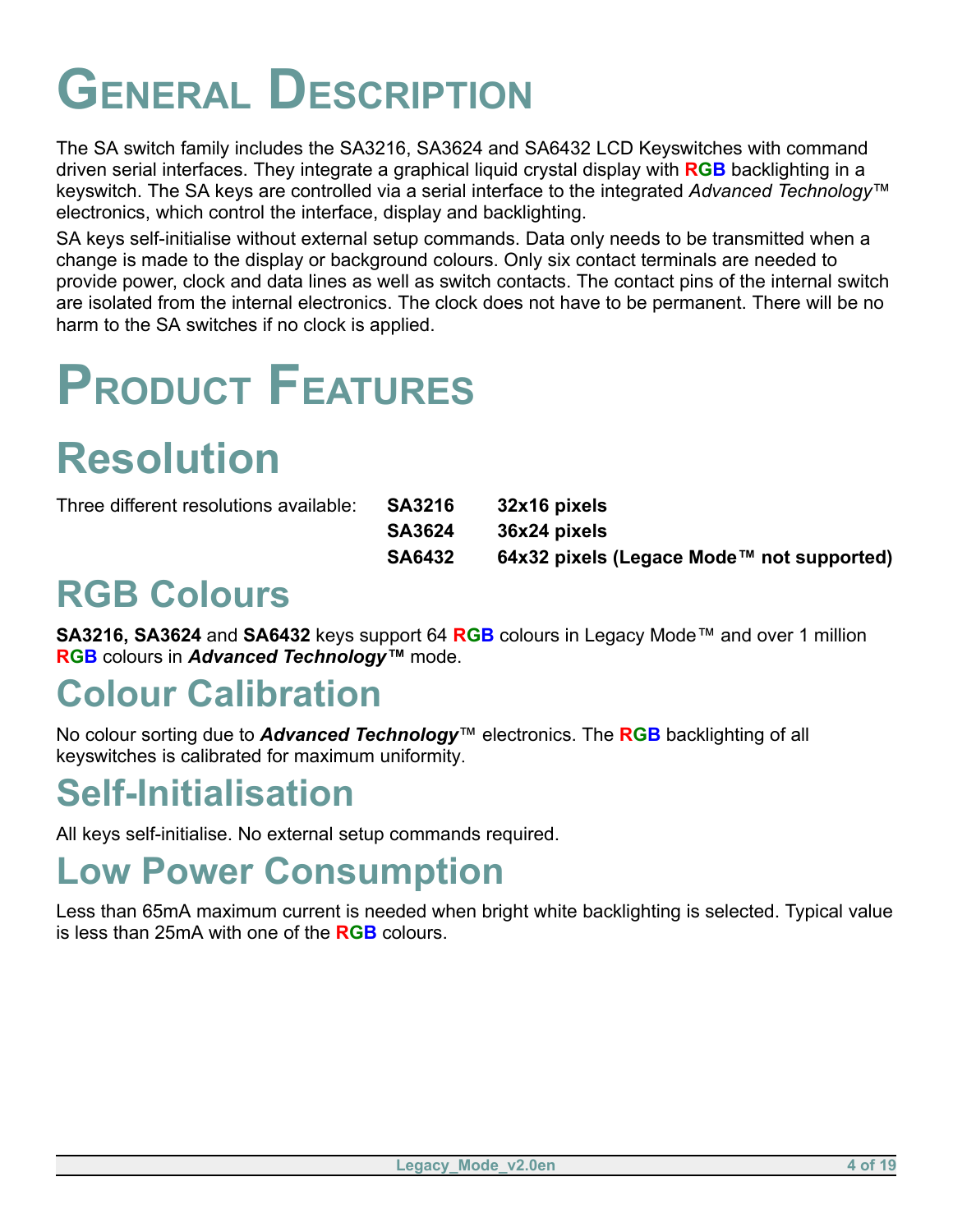## <span id="page-4-0"></span>**TECHNICAL OVERVIEW**

| <b>Features</b>              | <b>SA3216</b>                       | <b>SA3624</b>               | <b>SA6432</b>                                |  |  |
|------------------------------|-------------------------------------|-----------------------------|----------------------------------------------|--|--|
| <b>Resolution</b>            | $32 \times 16$                      | 36 x 24                     | 64 x 32                                      |  |  |
| <b>RGB backlight colours</b> | 64 RGB colours                      |                             |                                              |  |  |
|                              | Synchronous serial                  |                             |                                              |  |  |
|                              | 8-bit interfaces                    |                             |                                              |  |  |
| <b>Interfaces</b>            | Legacy Mode™                        |                             |                                              |  |  |
|                              | Synchronous serial                  |                             |                                              |  |  |
|                              |                                     |                             | 12-bit interface with additional 4 stop bits |  |  |
|                              |                                     | For data transmission only  |                                              |  |  |
| <b>External clock</b>        | 60 kHz up to 2 MHz                  |                             |                                              |  |  |
|                              | May be permanent                    |                             |                                              |  |  |
| <b>Self-initialisation</b>   | Yes                                 |                             |                                              |  |  |
| <b>Maximum speed</b>         | 2 MBaud                             |                             |                                              |  |  |
| <b>Operating supply</b>      | 4.9 V to 5.1 V                      |                             |                                              |  |  |
| <b>Keyswitch type</b>        |                                     | tactile, 2.5 mm travel      |                                              |  |  |
|                              |                                     | with over travel protection |                                              |  |  |
| <b>Keyswitch life time</b>   | > 3.0 million cycles                |                             |                                              |  |  |
| <b>Contact resistance</b>    | < 200 Ohm                           |                             |                                              |  |  |
| Operating                    | $0^{\circ}$ C to 55 $^{\circ}$ C    |                             |                                              |  |  |
| temperature                  |                                     |                             |                                              |  |  |
| <b>Storage temperature</b>   | -20 $^{\circ}$ C to 65 $^{\circ}$ C |                             |                                              |  |  |

For further details please see the "SA Technical Datasheet".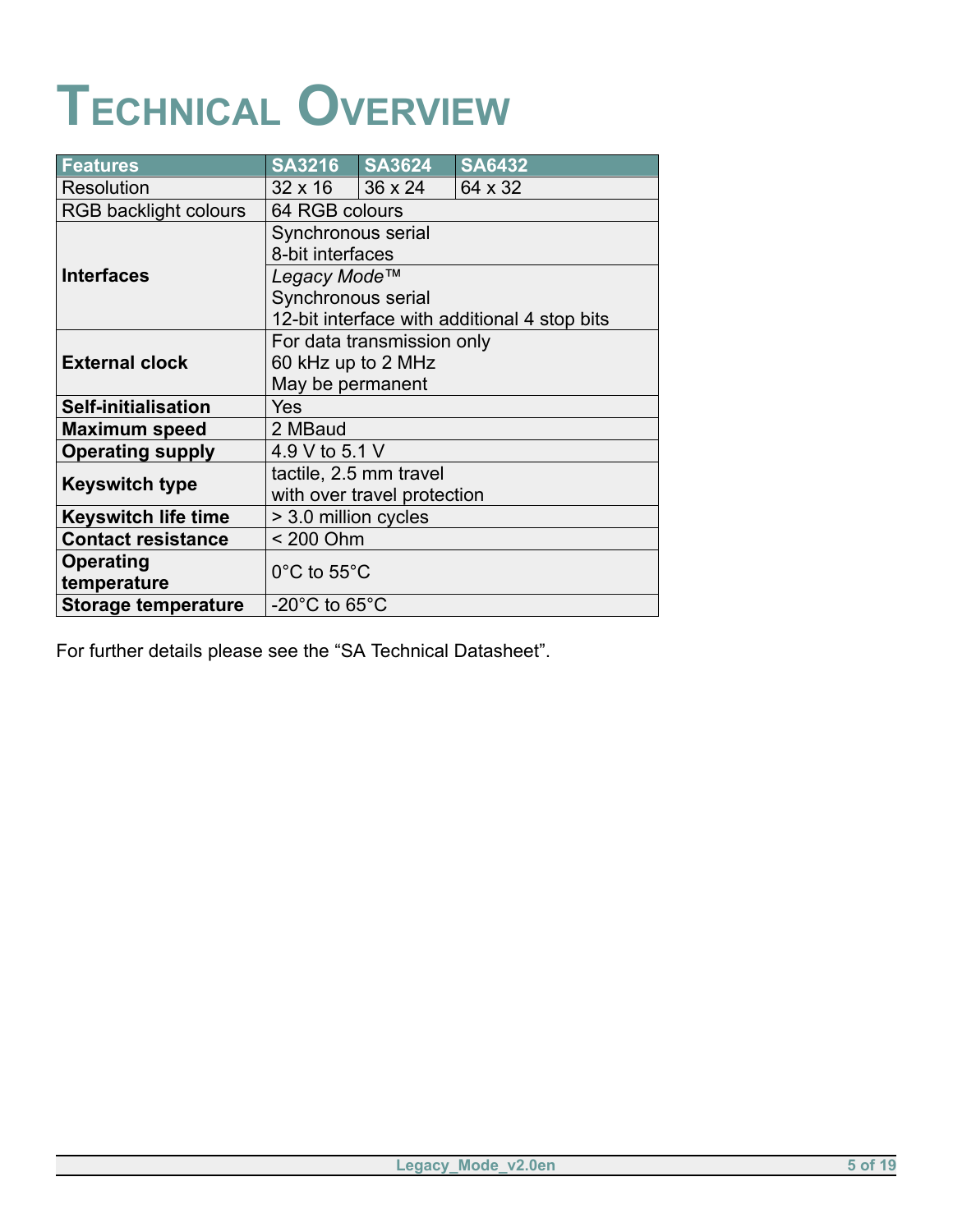## <span id="page-5-0"></span>**ELECTRICAL SPECIFICATIONS**

Operating voltage 4.9 V to 5.1 V Current consumption max. 65 mA; typ. < 30 mA; min. 8 mA Contact resistance < 200 Ohm Insulating resistance > 100 MOhm

| <b>Symbol</b>                           | <b>Parameter</b>                    | Min.                | Typ. | Max.                          | <b>Unit</b> |
|-----------------------------------------|-------------------------------------|---------------------|------|-------------------------------|-------------|
| $V_{DD}$ * <sup>1)</sup>                | Operating voltage                   | 4.7                 |      | 5.25                          | V           |
| $\mathsf{I}_{\mathsf{DD}}{}^{\star 2)}$ | Supply current                      | 8                   | $20$ | 65                            | mA          |
| $V_{IN}$                                | Input voltage<br>on any pin         |                     |      | $V_{SS}$ -0.3 - $V_{DD}$ +0.3 | V           |
| $I_{DIO}$                               | Output data current<br>sunk/source  |                     |      | $+/- 5$                       | mA          |
| I <sub>ClO</sub>                        | Output clock<br>current sunk/source |                     |      | $+/- 5$                       | mA          |
| $V_{IL}$                                | Input low level<br>voltage          | $V_{SS}$ -0.3       |      | $0.3 \times V_{DD}$           | V           |
| V <sub>IH</sub>                         | Input high level<br>voltage         | $0.7 \times V_{DD}$ |      | $V_{DD}$ + 0.3                | V           |
| C <sub>ClO</sub>                        | I/O clock pin<br>capacitance        |                     | 10   |                               | pF          |
| $C_{DIO}^{\star 3)}$                    | I/O data pin<br>capacitance         |                     | 230  |                               | pF          |

\* 1) Voltage range to ensure proper display contrast restricted to 4.9V to 5.1V.

\* 2) Special power saving models available on request.

<sup>\*3)</sup> The I/O data pin capacitance may be reduced in future products without notice.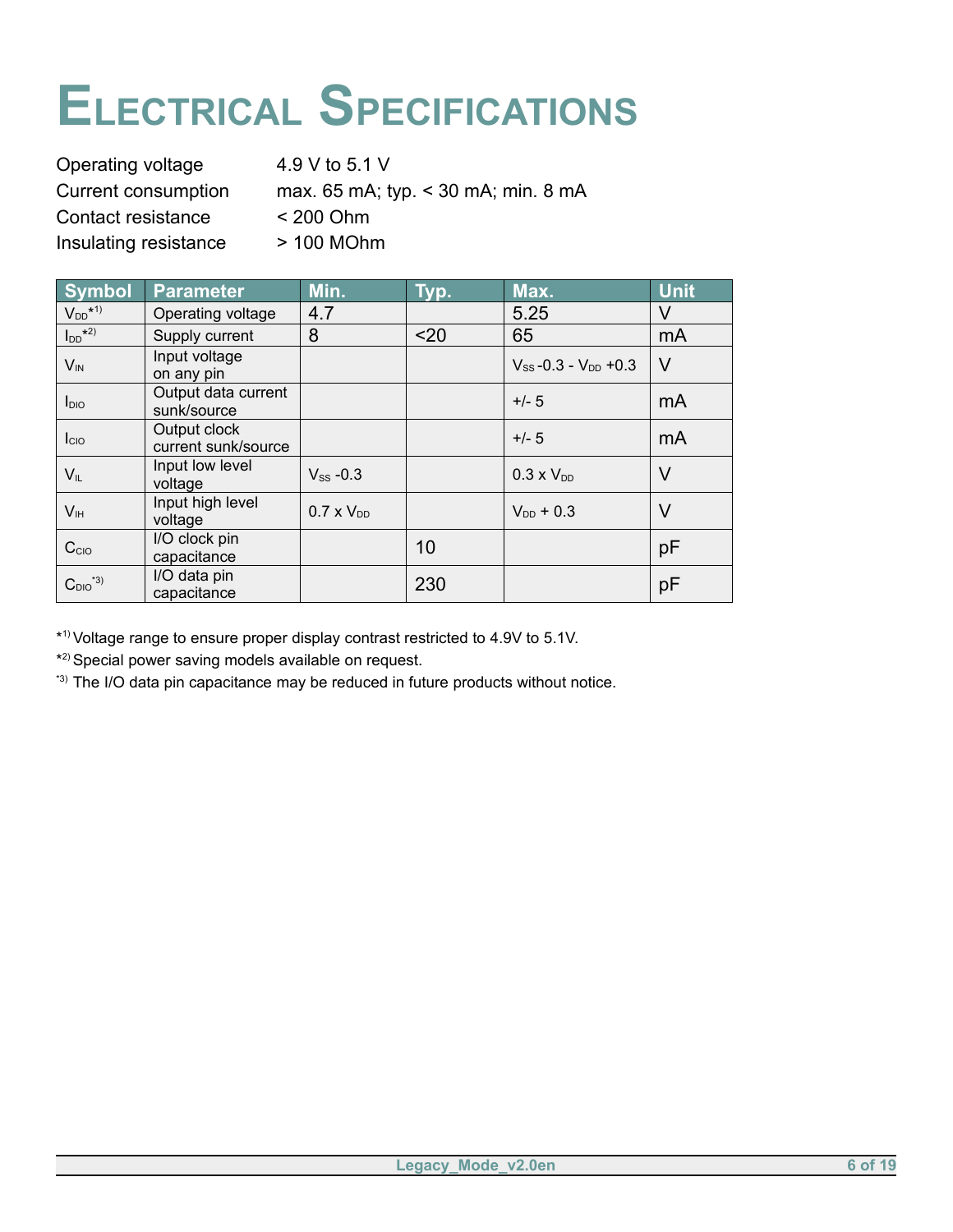## <span id="page-6-1"></span>**INTERFACING**

### <span id="page-6-0"></span>**Contact Terminals**

| Pin | Symbol          | <b>Description</b>                   | <b>Comment</b>              |
|-----|-----------------|--------------------------------------|-----------------------------|
|     | <b>GND</b>      | negative (ground) power terminal     | 0.0V                        |
| 2   | $+5V$           | positive power terminal              | $+4.9 V - +5.1 V$           |
| 3   | <b>CLOCK</b>    | clock line to synchronize data write | 60 $kHz - 2 MHz$            |
|     |                 | and for internal use                 | <b>HIGH</b> when inactive   |
| 4   | <b>DATA</b>     | command and data line to internal    | HIGH when inactive;         |
|     |                 | Advanced Technology™ electronics     | see data format for details |
| 5   | SW <sub>1</sub> | switch contact                       | contact resistance < 200    |
|     |                 |                                      | Ohm                         |
| 6   | SW <sub>2</sub> | switch contact                       | contact resistance < 200    |
|     |                 |                                      | Ohm                         |

**NOTE:** During power up both clock and data line must be set to HIGH



Pin View (terminal name and number are also marked on the keyswitch)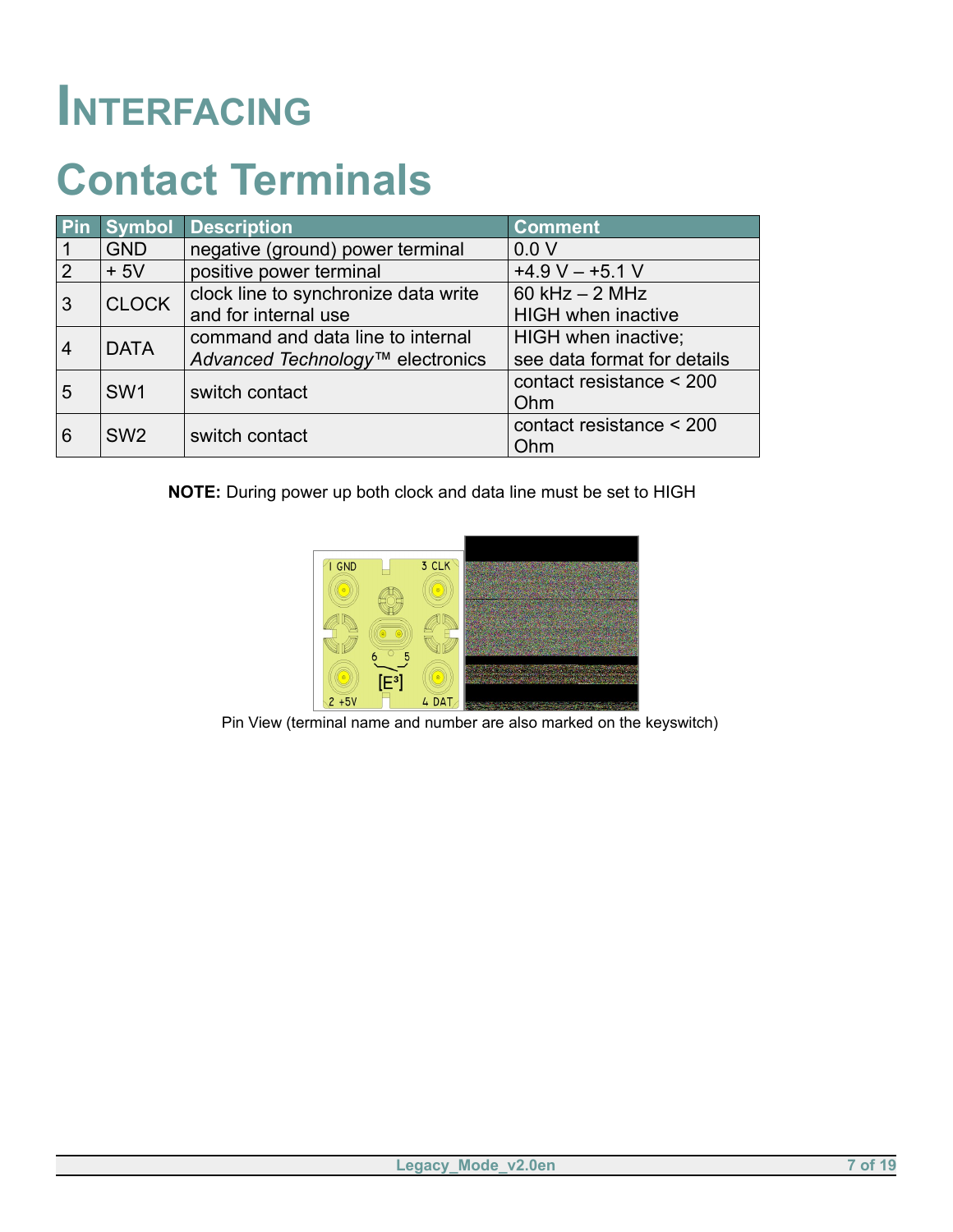## <span id="page-7-0"></span>**BLOCK DIAGRAM**

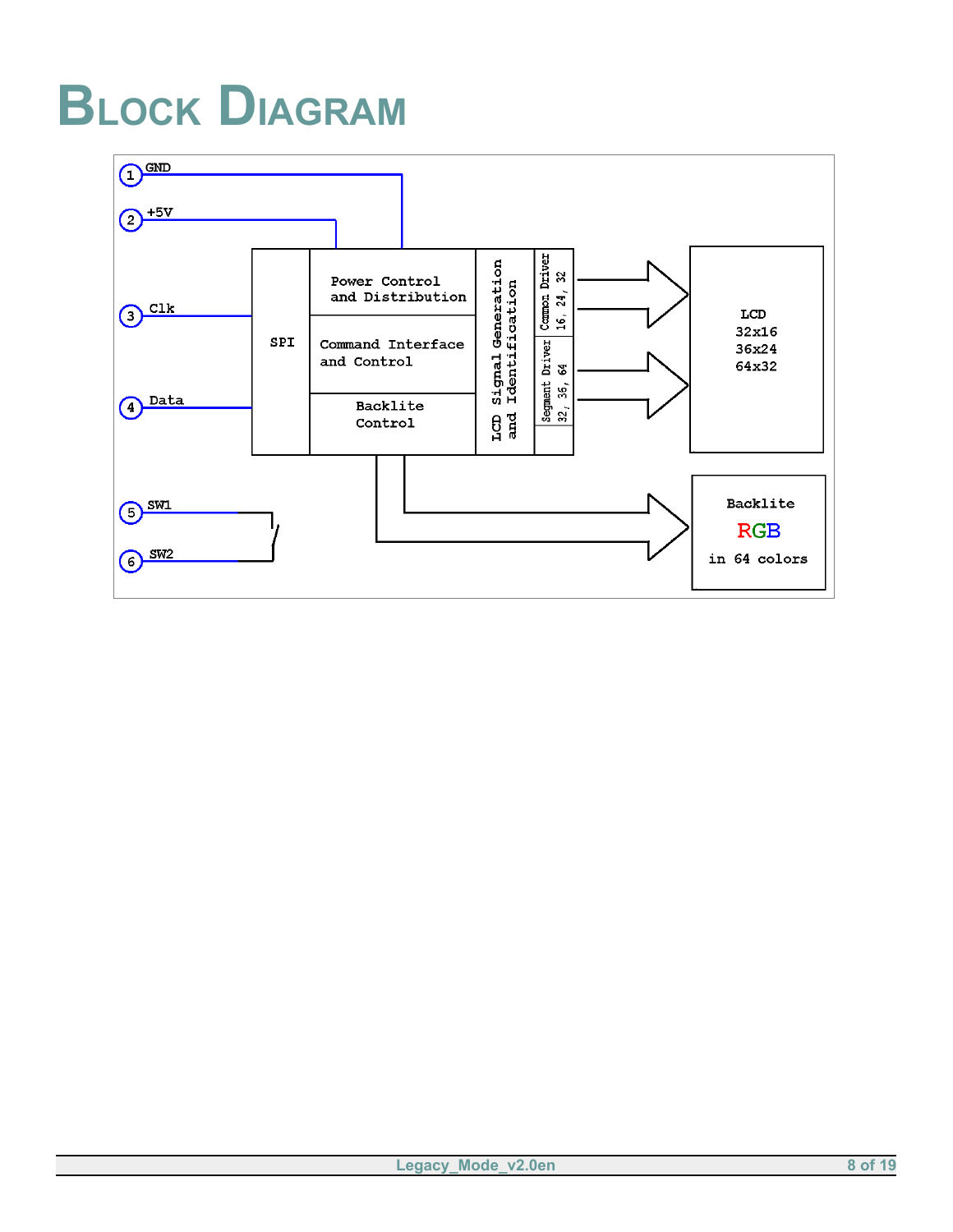# <span id="page-8-2"></span>**SERIAL PROTOCOLS**

The SA3216, SA3624 and SA6432 keyswitches are connected to the controlling central processing unit via a 2 wire serial connection.

Currently, the SA switches support **two different** protocols:

- *Legacy Mode*™ (SA3216, SA3624 and specifically enabled firmware versions only! SA6432 typically are not Legacy Mode™ enabled.)
- *Advanced Technology*™ **Mode**

| Feature                       | Legacy<br>$Mode^{TM}$ | <b>Advanced</b><br>Technology™ Mode |
|-------------------------------|-----------------------|-------------------------------------|
| <b>Clock Frequency</b>        | 64 kHz to 2 MHz       | up to 2 MHz                         |
| <b>Permanent Clock</b>        | Yes                   | <b>No</b>                           |
| <b>Data Word Size</b>         | 12 bit                | 8 bit                               |
| <b>Internal Serial Number</b> | <b>No</b>             | Yes*                                |

\* To take advantage of these advanced functions your hardware must ensure that the SA keys are actively **driving the serial data lines in** *Advanced Technology***™ mode.**

### <span id="page-8-1"></span>**Advanced Technology™ Mode**

This is the standard mode for controlling SA keyswitches and provides full access to all capabilities of the SA3216, SA3624 and SA6432 keys. The details of this control protocol are documented in "SA Technical Data Sheet".

### <span id="page-8-0"></span>**Legacy Mode™**

#### **(SA3216, SA3624 and specifically enabled firmware versions SA6432 only!)**

*Legacy Mode***™** applies only to the use of SA3216 and SA3624 keyswitches in legacy systems and specifically enabled firmware versions of SA6432 keyswitches. The specifically enabled SA6432 switches automatically emulate the SA3216 resolution, while in *Legacy Mode***™**. Full functionality in SA mode is still available by command with these special enabled firmware versions.

*The Legacy Mode*™ is supported in order to ease the transition to the new possibilities of the SA switches in existing hardware environments. The intelligent electronics of the SA switches detect the existing protocol and automatically convert the data into the data stream that is required for SA switches. In order to make a system compatible with the *Legacy Mode***™** it may be necessary to adjust the clock frequency and/or to increase the transfer bit count per data word.

If you have questions regarding the implementation of *Legacy Mode*™, please contact your local [E³]® distributor or [E³]®'s R&D department directly at [techsupport@e3-keys.com](mailto:techsupport@e3-keys.com).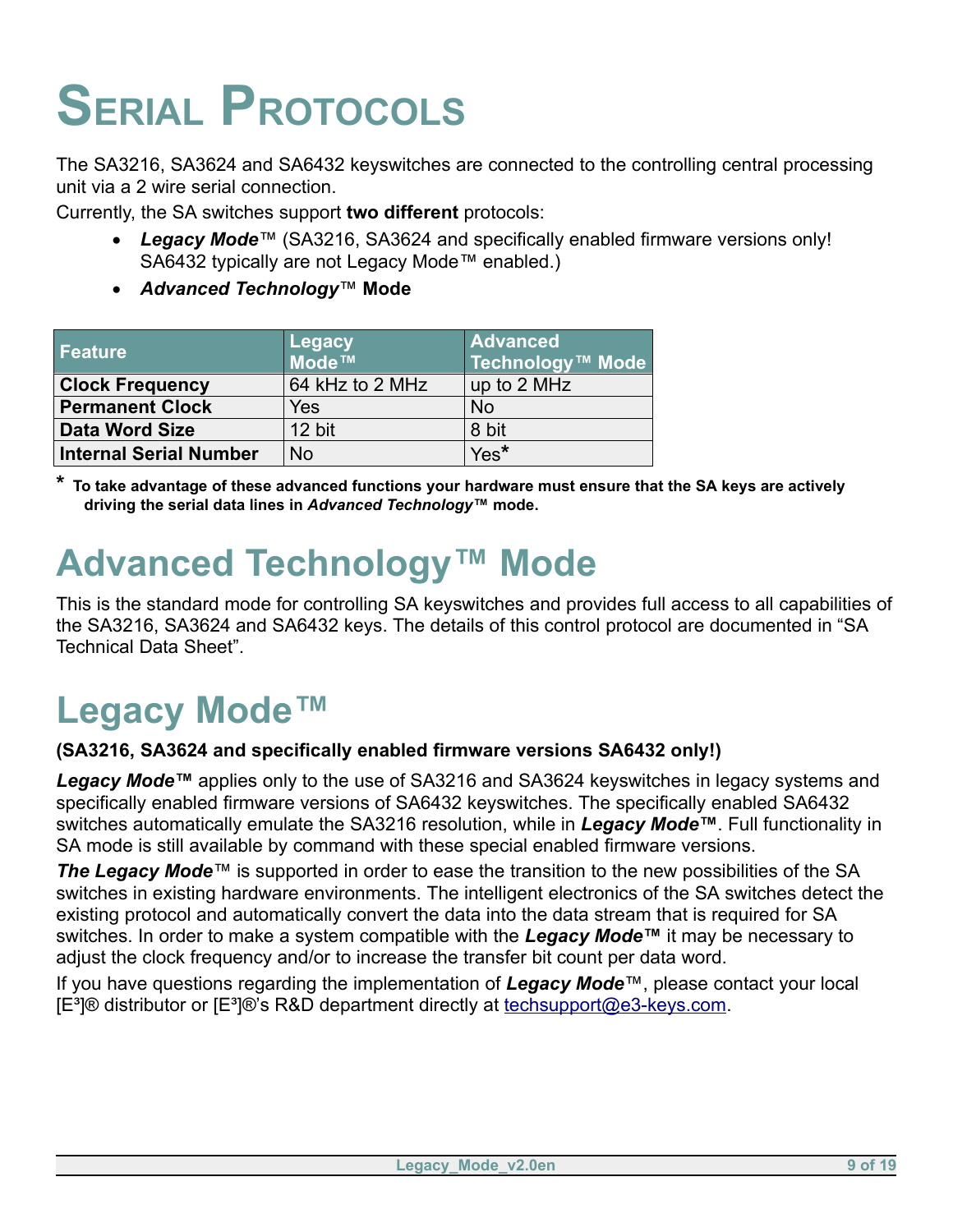The clock frequency can be between 64 kHz and 2 MHz. To put the SAxxxx switches in *Legacy Mode***™,** the switch is addressed by transmitting a start-word (always 0x00) on the serial line. This start word must have parity set according to the specifications found in the following paragraph and the format has to be 16-bit with an additional pause of 2µsec on the data line.

After the start-byte, one of the following commands is expected:

| <b>Data</b>         | <b>Description</b>                   | <b>Data Size</b>                                        |
|---------------------|--------------------------------------|---------------------------------------------------------|
| Command 0x80        | to type pixel data into RAM          | max. 64 bytes (SA3216)<br>or max. 108 bytes<br>(SA3624) |
| <b>Command 0xED</b> | to type color value into<br>register | 1 byte                                                  |
| <b>Command 0xEE</b> | Not supported – ignored              | 1 byte                                                  |
| Command 0xEF        | Not supported - ignored              | 2 bytes                                                 |

The data bytes follow the command, up to a maximum of 64 or 108 bytes for command 0x80, or otherwise one or two bytes per command.

SAxxxx keyswitches will automatically time out 2.5ms after last valid data transmission. An end byte is not required nor supported and will be ignored.

**Note: The order Start Byte, Command Byte, Data Byte, and End Byte must be adhered to. Since the data transfer to the SAxxxx Keyswitch is unidirectional in** *Legacy Mode***™, no values can be read from the display. The commands to set the Frequency and MUX registers will be ignored since SAxxxx Keyswitches do not need any external initialization.**

> **The next StartByte following an end of transmission should not be sent prior to 2.5 ms of inactivity on the data line. The SAxxxx keyswitch will automatically end any communication in** *Legacy Mode***™ by entering a time-out condition which will occur within max. 2.5 ms after the last received data word.**

> **Despite the restriction in the note above, a permanent data stream to the SAxxxx keys is possible since the internal memory of the SAxxxx keys allows for write and read at the same time. This will, therefore, not disturb the display. This is a feature especially used in environments in which the switches may be exchanged while the system is still in operation (hot swap). All SAxxxx switches are hotswappable as required for military applications. If you intend to implement hotswapping, please allow for a 10ms pause between commands to ensure proper housekeeping including the control of the LEDs.**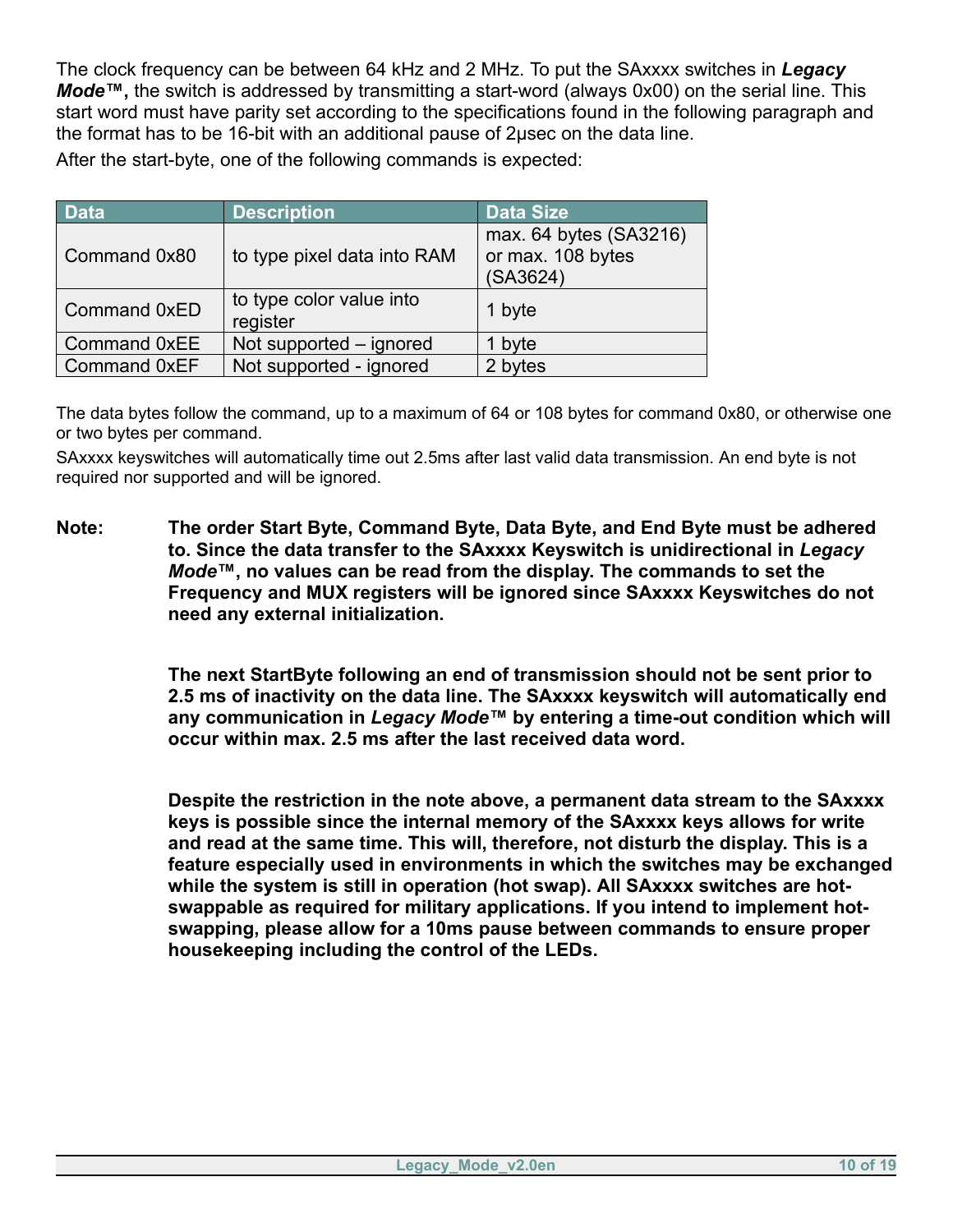#### <span id="page-10-2"></span>**Data Byte Format**

In Legacy Mode™ 16 bits are required for the transmission of a data word.

#### 100000000  $Clock$   $||||||||||||$ SABOB1B2B3B4B5B6B7Pb St St St St St St Data  $\Rightarrow$  2ysec 4 additional Stop bits per data word in Legacy Mode™ Start bit low SA Data bit low / high b0 - b7 (LSB first, MSB last) Parity bit low / high Pb 6 Stop bits high SE **pause of 2**µ**s Note: In order to be backwards compatible to legacy systems 4 Stop Bits MUST be added to each data word in** *Legacy Mode***™. The original legacy protocol only has 12 bits. The additional stop bits are necessary due to the differences in the legacy and SA switch electronics.** After the 16<sup>th</sup> bit there must be no Start bit for at least 2µs, while clock can still be **generated.**

#### <span id="page-10-1"></span>**Bit-Timing**

For serial data transmission to the display, the following conditions must be adhered to

| Clock frequency max  | Fmax         | 2 MHz      |
|----------------------|--------------|------------|
| Clock frequency min  | Fmin         | 64 kHz     |
| Clock phase low max  | Tcpl         | $31 \mu s$ |
| Clock phase low min  | Tcpl         | 100 ns     |
| Clock phase high max | Tcph         | $31 \mu s$ |
| Clock phase high min | Tcph         | 100 ns     |
| Hold data min        | <b>Thold</b> | $10$ ns    |
| Setup data min       | Tsu          | 40 ns      |

#### <span id="page-10-0"></span>**Parity Bit**

The parity bit position is only used to validate the Start Byte. The parity position in a start byte must be set to "0" in order to be accepted as a Start Byte. In all other bytes this position is ignored.

**Note: After the last data word there must be a pause of more than 2.5ms prior to the next command.**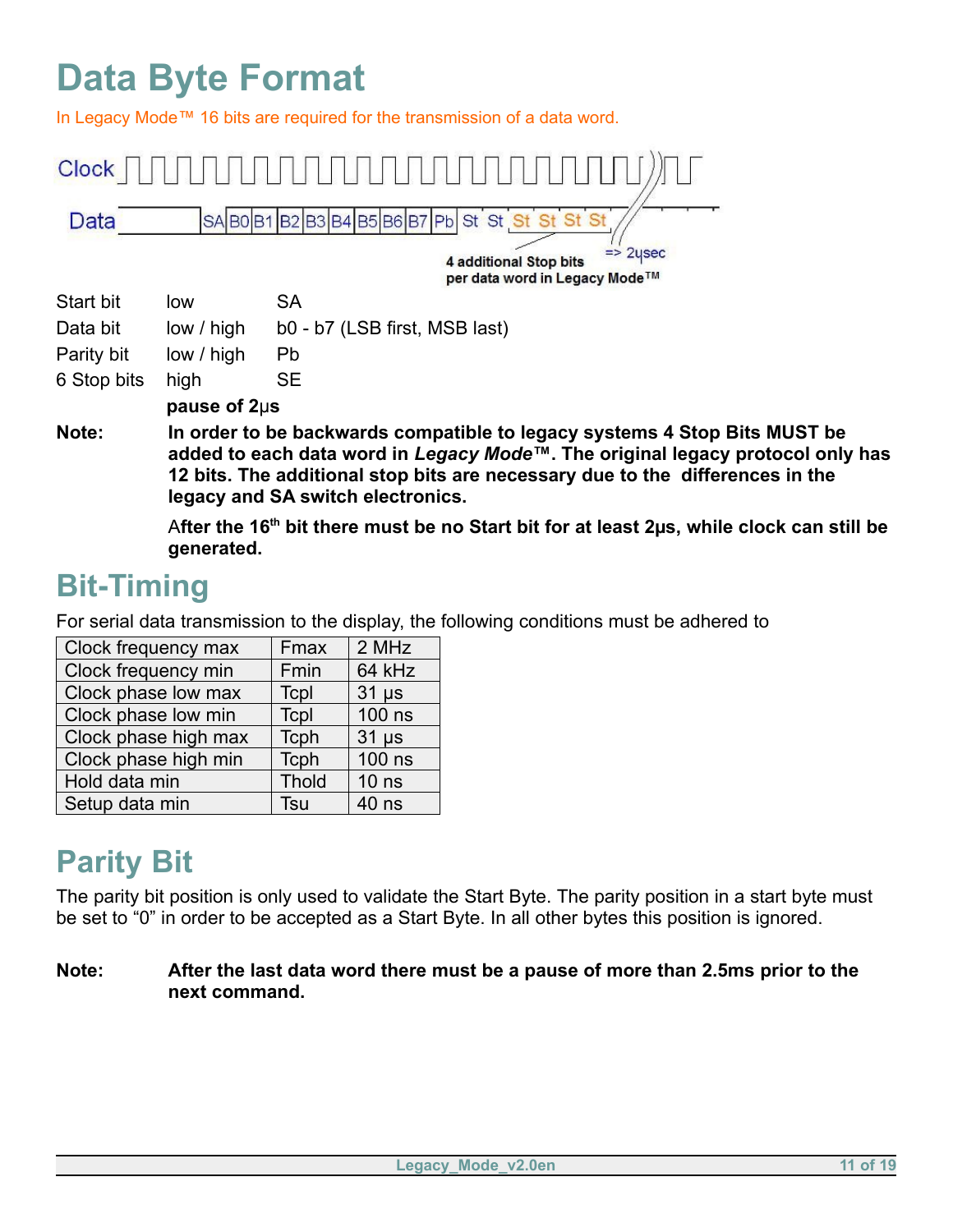## <span id="page-11-1"></span>**BIT MAPPING**

Each bit in the data stream corresponds to a pixel in the display area. A 1-bit represents a black pixel, a 0-bit a light pixel.

The allocation is shown in the following table. The upper line is the Byte number; the lower line shows the corresponding bits per pixel. The following table is for SA3216 and specifically enabled SA6432 keyswitches in *Legacy Mode*™. For the bitmapping in SA mode please refer to the *SA Technical Datasheet*.

## <span id="page-11-0"></span>**Bitmapping for SA3216**

| <b>B00</b>                                                 | <b>B01</b>                                          | <b>B02</b>                                                                           | <b>B03</b>                          |
|------------------------------------------------------------|-----------------------------------------------------|--------------------------------------------------------------------------------------|-------------------------------------|
| b4   b5   b6   b7<br>b0   b1   b2   b3                     | $\overline{b0 b1 }b2 b3$<br>b4   b5   b6   b7       | b4   b5   b6   b7<br>b0  b1   b2   b3                                                | b0   b1   b2   b3<br>b4 b5          |
| <b>B04</b>                                                 | <b>B05</b>                                          | <b>B06</b>                                                                           | <b>B07</b>                          |
| b4   b5   b6   b7<br>b0   b1   b2   b3                     | b4   b5   b6   b7<br>b0   b1   b2   b3              | b4   b5   b6   b7<br>b0  b1   b2   b3                                                | b0   b1   b2   b3<br>b4 b5          |
| <b>B08</b>                                                 | <b>B09</b>                                          | <b>B10</b>                                                                           | <b>B11</b>                          |
| b0   b1   b2   b3<br>b4   b5   b6   b7                     | b4   b5   b6   b7<br>b0   b1   b2   b3              | b4   b5   b6   b7<br>b0  b1   b2   b3                                                | b0   b1   b2   b3<br>b4 b5          |
| B12                                                        | <b>B13</b>                                          | <b>B14</b>                                                                           | <b>B15</b>                          |
| b0   b1   b2   b3<br>b4   b5   b6   b7                     | b0   b1   b2   b3<br>b4   b5   b6   b7              | b0 b1 b2 b3<br>b4   b5   b6   b7                                                     | $\overline{b0 b1 b2}$   b3<br>b4 b5 |
| <b>B16</b>                                                 | <b>B17</b>                                          | <b>B18</b>                                                                           | <b>B19</b>                          |
| b0   b1   b2   b3<br>b4   b5   b6   b7                     | b0   b1   b2   b3<br>b4   b5   b6   b7              | b0  b1   b2   b3<br>b4   b5   b6   b7                                                | b0   b1   b2   b3<br>b4 b5          |
| <b>B20</b>                                                 | <b>B21</b>                                          | <b>B22</b>                                                                           | <b>B23</b>                          |
| b0   b1   b2   b3<br>b4   b5   b6   b7                     | b0 b1 b2 b3<br>b4   b5   b6   b7                    | b0  b1   b2   b3<br>b4   b5   b6   b7                                                | $\overline{b0 b1 b2 b3}$<br>b4   b5 |
| <b>B24</b>                                                 | <b>B25</b>                                          | <b>B26</b>                                                                           | <b>B27</b>                          |
| b0   b1   b2   b3<br>b4   b5   b6   b7                     | b0   b1   b2   b3<br>b4   b5   b6   b7              | b0 b1 b2 b3<br>b4   b5   b6   b7                                                     | b0   b1   b2   b3<br>b4 b5          |
| <b>B28</b>                                                 | <b>B29</b>                                          | <b>B30</b>                                                                           | <b>B31</b>                          |
| b0   b1   b2   b3<br>b4   b5   b6   b7                     | b0   b1   b2   b3<br>b4   b5   b6   b7              | b0  b1   b2   b3<br>b4   b5   b6   b7                                                | b0   b1   b2   b3<br>b4 b5          |
| <b>B32</b>                                                 | <b>B33</b>                                          | <b>B34</b>                                                                           | <b>B35</b>                          |
| b0   b1   b2   b3<br>b4   b5   b6   b7                     | b0   b1   b2   b3<br>b4   b5   b6   b7              | $\overline{b0 b1 b2 }b3$<br>b4   b5   b6   b7                                        | b0   b1   b2   b3<br>b4   b5        |
| <b>B36</b>                                                 | $\overline{B37}$                                    | <b>B38</b>                                                                           | <b>B39</b>                          |
| $\overline{b0 b1 b2 b3}$<br>$\overline{b4   b5   b6   b7}$ | b0   b1   b2   b3<br>$\overline{b4   b5   b6   b7}$ | b0  b1   b2   b3<br>b4   b5   b6   b7                                                | b0   b1   b2   b3<br>b4   b5        |
| <b>B40</b>                                                 | <b>B41</b>                                          | <b>B42</b>                                                                           | <b>B43</b>                          |
| b0   b1   b2   b3<br>b4   b5   b6   b7                     | b0   b1   b2   b3<br>b4   b5   b6   b7              | b0 b1 b2 b3<br>b4   b5   b6   b7                                                     | b0   b1   b2   b3<br>b4 b5          |
| <b>B44</b>                                                 | <b>B45</b>                                          | <b>B46</b>                                                                           | <b>B47</b>                          |
| b0   b1   b2   b3<br>b4   b5   b6   b7                     | b4   b5   b6   b7<br>b0   b1   b2   b3              | b4   b5   b6   b7<br>b0  b1   b2   b3                                                | b0   b1   b2   b3<br>b4 b5          |
| <b>B48</b>                                                 | <b>B49</b>                                          | <b>B50</b>                                                                           | <b>B51</b>                          |
| b0   b1   b2   b3<br>b4   b5   b6   b7                     | b0   b1   b2   b3<br>b4   b5   b6   b7              | $\overline{b0}$ $\overline{b1}$ $\overline{b2}$ $\overline{b3}$<br>b4   b5   b6   b7 | $\overline{b0 b1 b2 b3}$<br>b4 b5   |
| <b>B52</b>                                                 | <b>B53</b>                                          | <b>B54</b>                                                                           | <b>B55</b>                          |
| b0   b1   b2   b3<br>b4   b5   b6   b7                     | b0   b1   b2   b3<br>b4   b5   b6   b7              | b0  b1   b2   b3<br>b4   b5   b6   b7                                                | b4 b5<br>b0   b1   b2   b3          |
| <b>B56</b>                                                 | <b>B57</b>                                          | <b>B58</b>                                                                           | <b>B59</b>                          |
| b0   b1   b2   b3<br>b4   b5   b6   b7                     | b0   b1   b2   b3<br>b4   b5   b6   b7              | b0 b1 b2 b3<br>b4   b5   b6   b7                                                     | b0   b1   b2   b3<br>b4 b5          |
| <b>B60</b>                                                 | <b>B61</b>                                          | <b>B62</b>                                                                           | <b>B63</b>                          |
| b0   b1   b2   b3<br>b4   b5   b6   b7                     | b0 b1 b2 b3<br>b4   b5   b6   b7                    | b4   b5   b6   b7<br>b0  b1   b2   b3                                                | b0   b1   b2   b3<br>b4 b5          |
|                                                            |                                                     |                                                                                      |                                     |
|                                                            |                                                     |                                                                                      |                                     |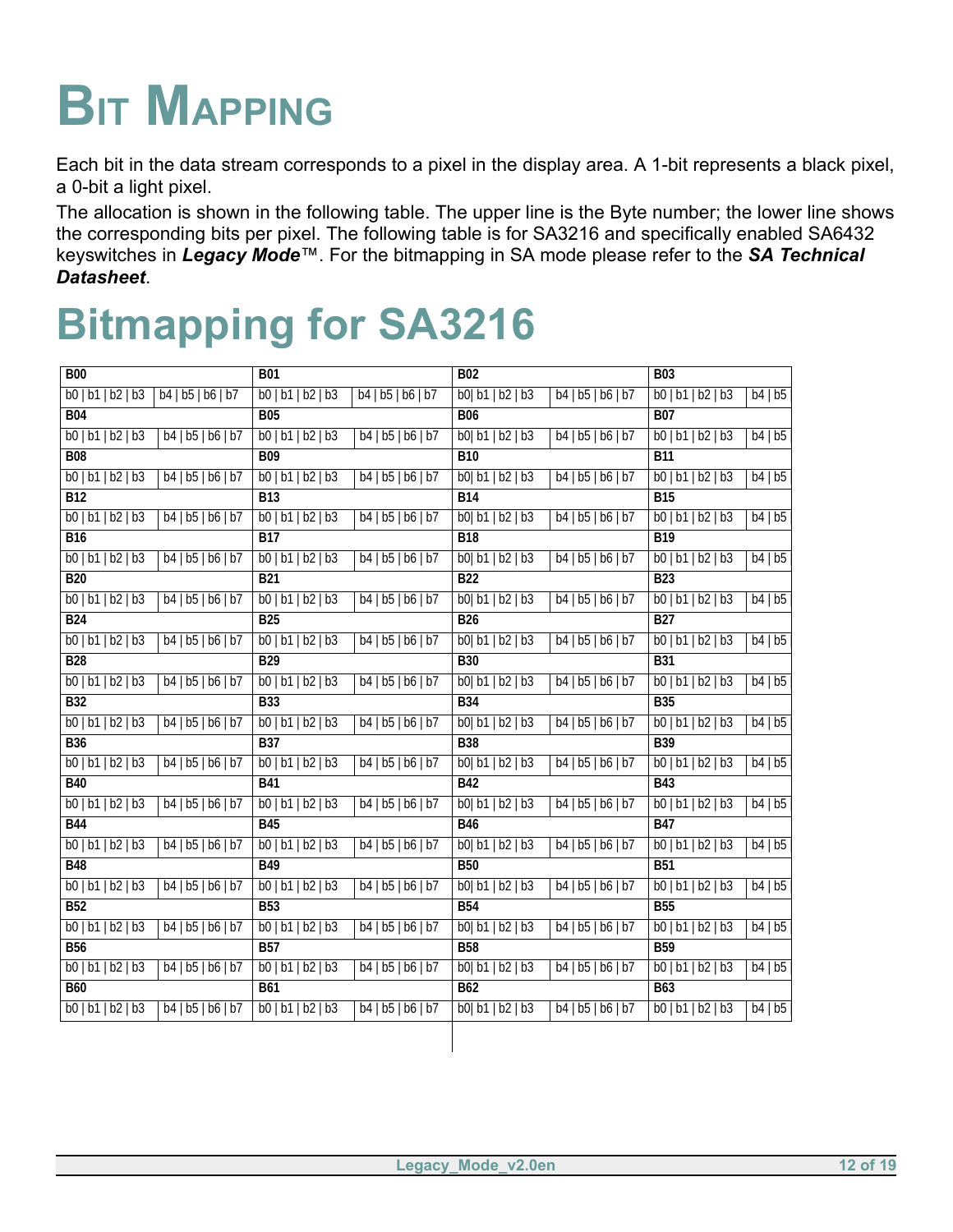## <span id="page-12-0"></span>**Bitmapping for SA3624**

| <b>B4</b>                       | B <sub>3</sub>                             |                                            | B <sub>2</sub>                             |                                | <b>B1</b>                                  |                                 | B <sub>0</sub>                             |                                |
|---------------------------------|--------------------------------------------|--------------------------------------------|--------------------------------------------|--------------------------------|--------------------------------------------|---------------------------------|--------------------------------------------|--------------------------------|
| $b3 \mid b2 \mid b1 \mid b0$    | b7   b6   b5   b4                          | $b3 \mid b2 \mid b1 \mid b0$               | b7   b6   b5   b4                          | b3l b2   b1   b0               | b7   b6   b5   b4                          | $b3 \mid b2 \mid b1 \mid b0$    | $b7 \mid b6 \mid b5 \mid b4$               | b3l b2   b1   b0               |
| B <sub>8</sub>                  |                                            | B7                                         |                                            | B <sub>6</sub>                 |                                            | B <sub>5</sub>                  |                                            | <b>B4</b>                      |
| b7   b6   b5   b4               | b3   b2   b1   b0                          | b7   b6   b5   b4                          | $b3 \mid b2 \mid b1 \mid b0$               | b7  b6   b5   b4               | b3   b2   b1   b0                          | b7   b6   b5   b4               | $b3 \mid b2 \mid b1 \mid b0$               | b7  b6   b5   b4               |
| <b>B13</b>                      | <b>B12</b>                                 |                                            | <b>B11</b>                                 |                                | <b>B10</b>                                 |                                 | <b>B9</b>                                  |                                |
| b3   b2   b1   b0               | b7   b6   b5   b4                          | $b3 \mid b2 \mid b1 \mid b0$               | b7   b6   b5   b4                          | b3  b2   b1   b0               | b7   b6   b5   b4                          | $b3 \mid b2 \mid b1 \mid b0$    | b7   b6   b5   b4                          | b3  b2   b1   b0               |
| <b>B17</b>                      |                                            | <b>B16</b>                                 |                                            | <b>B15</b>                     |                                            | <b>B14</b>                      |                                            | <b>B13</b>                     |
| b7   b6   b5   b4<br><b>B22</b> | $b3 \mid b2 \mid b1 \mid b0$<br><b>B21</b> | b7   b6   b5   b4                          | $b3 \mid b2 \mid b1 \mid b0$<br><b>B20</b> | b7  b6   b5   b4               | $b3 \mid b2 \mid b1 \mid b0$<br><b>B19</b> | b7   b6   b5   b4               | $b3 \mid b2 \mid b1 \mid b0$<br><b>B18</b> | b7  b6   b5   b4               |
| b3   b2   b1   b0               | b7   b6   b5   b4                          | b3 b2 b1 b0                                | b7   b6   b5   b4                          | b3  b2   b1   b0               | b7   b6   b5   b4                          | $b3 \mid b2 \mid b1 \mid b0$    | $b7 \mid b6 \mid b5 \mid b4$               | b3l b2   b1   b0               |
| <b>B26</b>                      |                                            | <b>B25</b>                                 |                                            | <b>B24</b>                     |                                            | <b>B23</b>                      |                                            | <b>B22</b>                     |
| b7   b6   b5   b4               | $b3 \mid b2 \mid b1 \mid b0$               | b7   b6   b5   b4                          | b3   b2   b1   b0                          | $b7$   $b6$   $b5$   $b4$      | b3   b2   b1   b0                          | b7   b6   b5   b4               | b3   b2   b1   b0                          | b7  b6   b5   b4               |
| <b>B31</b>                      | <b>B30</b>                                 |                                            | <b>B29</b>                                 |                                | <b>B28</b>                                 |                                 | <b>B27</b>                                 |                                |
| b3   b2   b1   b0               | $b7 \mid b6 \mid b5 \mid b4$               | $b3 \mid b2 \mid b1 \mid b0$               | b7   b6   b5   b4                          | b3  b2   b1   b0               | b7   b6   b5   b4                          | $b3 \mid b2 \mid b1 \mid b0$    | $b7 \mid b6 \mid b5 \mid b4$               | b3  b2   b1   b0               |
| <b>B35</b>                      |                                            | <b>B34</b>                                 |                                            | <b>B33</b>                     |                                            | <b>B32</b>                      |                                            | <b>B31</b>                     |
| b7   b6   b5   b4               | $b3 \mid b2 \mid b1 \mid b0$               | b7   b6   b5   b4                          | b3   b2   b1   b0                          | $b7$   $b6$   $b5$   $b4$      | b3   b2   b1   b0                          | b7   b6   b5   b4               | b3   b2   b1   b0                          | $b7$   $b6$   $b5$   $b4$      |
| <b>B40</b>                      | <b>B39</b>                                 |                                            | <b>B38</b>                                 |                                | <b>B37</b>                                 |                                 | <b>B36</b>                                 |                                |
| $b3 \mid b2 \mid b1 \mid b0$    | $b7 \mid b6 \mid b5 \mid b4$               | $b3 \mid b2 \mid b1 \mid b0$               | $b7 \mid b6 \mid b5 \mid b4$               | b3  b2   b1   b0               | b7   b6   b5   b4                          | b3   b2   b1   b0               | $b7 \mid b6 \mid b5 \mid b4$               | b3l b2   b1   b0               |
| <b>B44</b>                      |                                            | <b>B43</b>                                 |                                            | <b>B42</b>                     |                                            | <b>B41</b>                      |                                            | <b>B40</b>                     |
| b7   b6   b5   b4               | $b3 \mid b2 \mid b1 \mid b0$               | b7   b6   b5   b4                          | b3   b2   b1   b0                          | $b7$   $b6$   $b5$   $b4$      | b3   b2   b1   b0                          | b7   b6   b5   b4               | $b3 \mid b2 \mid b1 \mid b0$               | b7  b6   b5   b4               |
| <b>B49</b>                      | <b>B48</b>                                 |                                            | <b>B47</b>                                 |                                | <b>B46</b>                                 |                                 | <b>B45</b>                                 |                                |
| b3   b2   b1   b0               | $b7 \mid b6 \mid b5 \mid b4$               | $b3 \mid b2 \mid b1 \mid b0$               | b7   b6   b5   b4                          | b3  b2   b1   b0               | b7   b6   b5   b4                          | b3   b2   b1   b0               | b7   b6   b5   b4                          | b3l b2   b1   b0               |
| <b>B53</b>                      |                                            | <b>B52</b>                                 |                                            | <b>B51</b>                     |                                            | <b>B50</b>                      |                                            | <b>B49</b>                     |
| b7   b6   b5   b4<br><b>B58</b> | $b3 \mid b2 \mid b1 \mid b0$<br><b>B57</b> | b7   b6   b5   b4                          | b3   b2   b1   b0<br><b>B56</b>            | b7  b6   b5   b4               | b3   b2   b1   b0<br><b>B55</b>            | b7   b6   b5   b4               | b3   b2   b1   b0<br><b>B54</b>            | b7  b6   b5   b4               |
| b3   b2   b1   b0               | b7   b6   b5   b4                          | b3   b2   b1   b0                          | b7   b6   b5   b4                          | b3  b2   b1   b0               | b7   b6   b5   b4                          | $b3 \mid b2 \mid b1 \mid b0$    | b7   b6   b5   b4                          | b3  b2   b1   b0               |
| <b>B62</b>                      |                                            | <b>B61</b>                                 |                                            | <b>B60</b>                     |                                            | <b>B59</b>                      |                                            | <b>B58</b>                     |
| b7   b6   b5   b4               | b3   b2   b1   b0                          | b7   b6   b5   b4                          | b3   b2   b1   b0                          | b7  b6   b5   b4               | b3   b2   b1   b0                          | $b7 \mid b6 \mid b5 \mid b4$    | $b3 \mid b2 \mid b1 \mid b0$               | b7  b6   b5   b4               |
| <b>B67</b>                      | <b>B66</b>                                 |                                            | <b>B65</b>                                 |                                | <b>B64</b>                                 |                                 | <b>B63</b>                                 |                                |
| b3   b2   b1   b0               | b7   b6   b5   b4                          | b3   b2   b1   b0                          | b7   b6   b5   b4                          | b3  b2   b1   b0               | b7   b6   b5   b4                          | b3   b2   b1   b0               | b7   b6   b5   b4                          | b3  b2   b1   b0               |
| <b>B71</b>                      |                                            | <b>B70</b>                                 |                                            | <b>B69</b>                     |                                            | <b>B68</b>                      |                                            | <b>B67</b>                     |
| b7   b6   b5   b4               | b3   b2   b1   b0                          | b7   b6   b5   b4                          | b3   b2   b1   b0                          | $b7$   $b6$   $b5$   $b4$      | b3   b2   b1   b0                          | b7   b6   b5   b4               | b3   b2   b1   b0                          | $b7$   $b6$   $b5$   $b4$      |
| <b>B76</b>                      | <b>B75</b>                                 |                                            | <b>B74</b>                                 |                                | <b>B73</b>                                 |                                 | <b>B72</b>                                 |                                |
| b3   b2   b1   b0               | b7   b6   b5   b4                          | b3   b2   b1   b0                          | b7   b6   b5   b4                          | b3  b2   b1   b0               | b7   b6   b5   b4                          | b3   b2   b1   b0               | b7   b6   b5   b4                          | b3  b2   b1   b0               |
| <b>B80</b>                      |                                            | <b>B79</b>                                 |                                            | <b>B78</b>                     |                                            | <b>B77</b>                      |                                            | <b>B76</b>                     |
| b7   b6   b5   b4               | b3   b2   b1   b0                          | $b7 \mid b6 \mid b5 \mid b4$               | b3   b2   b1   b0                          | $b7$   $b6$   $b5$   $b4$      | b3   b2   b1   b0                          | b7   b6   b5   b4               | b3   b2   b1   b0                          | $b7$   $b6$   $b5$   $b4$      |
| <b>B85</b>                      | <b>B84</b>                                 |                                            | <b>B83</b>                                 |                                | <b>B82</b>                                 |                                 | <b>B81</b>                                 |                                |
| b3   b2   b1   b0<br><b>B89</b> | b7   b6   b5   b4                          | $b3 \mid b2 \mid b1 \mid b0$<br><b>B88</b> | b7   b6   b5   b4                          | b3  b2   b1   b0<br><b>B87</b> | b7   b6   b5   b4                          | b3   b2   b1   b0<br><b>B86</b> | b7   b6   b5   b4                          | b3l b2   b1   b0<br><b>B85</b> |
| b7   b6   b5   b4               | $b3 \mid b2 \mid b1 \mid b0$               | b7   b6   b5   b4                          | b3   b2   b1   b0                          | b7  b6   b5   b4               | b3   b2   b1   b0                          | b7   b6   b5   b4               | $b3 \mid b2 \mid b1 \mid b0$               | b7  b6   b5   b4               |
| <b>B94</b>                      | <b>B93</b>                                 |                                            | <b>B92</b>                                 |                                | <b>B91</b>                                 |                                 | <b>B90</b>                                 |                                |
| b3   b2   b1   b0               | b7   b6   b5   b4                          | b3   b2   b1   b0                          | b7   b6   b5   b4                          | b3  b2   b1   b0               | b7   b6   b5   b4                          | $b3 \mid b2 \mid b1 \mid b0$    | b7   b6   b5   b4                          | b3  b2   b1   b0               |
| <b>B98</b>                      |                                            | <b>B97</b>                                 |                                            | <b>B96</b>                     |                                            | <b>B95</b>                      |                                            | <b>B94</b>                     |
| b7   b6   b5   b4               | b3   b2   b1   b0                          | b7   b6   b5   b4                          | b3   b2   b1   b0                          | b7  b6   b5   b4               | b3   b2   b1   b0                          | b7   b6   b5   b4               | b3   b2   b1   b0                          | $b7$   $b6$   $b5$   $b4$      |
| B <sub>103</sub>                | B <sub>102</sub>                           |                                            | B <sub>101</sub>                           |                                | B <sub>100</sub>                           |                                 | <b>B99</b>                                 |                                |
| b3   b2   b1   b0               | b7   b6   b5   b4                          | b3   b2   b1   b0                          | b7   b6   b5   b4                          | b3  b2   b1   b0               | b7   b6   b5   b4                          | b3   b2   b1   b0               | b7   b6   b5   b4                          | b3  b2   b1   b0               |
| <b>B107</b>                     |                                            | B <sub>106</sub>                           |                                            | <b>B105</b>                    |                                            | B104                            |                                            | B <sub>103</sub>               |
| b7   b6   b5   b4               | b3   b2   b1   b0                          | b7   b6   b5   b4                          | b3   b2   b1   b0                          | b7  b6   b5   b4               | b3   b2   b1   b0                          | b7   b6   b5   b4               | b3   b2   b1   b0                          | b7  b6   b5   b4               |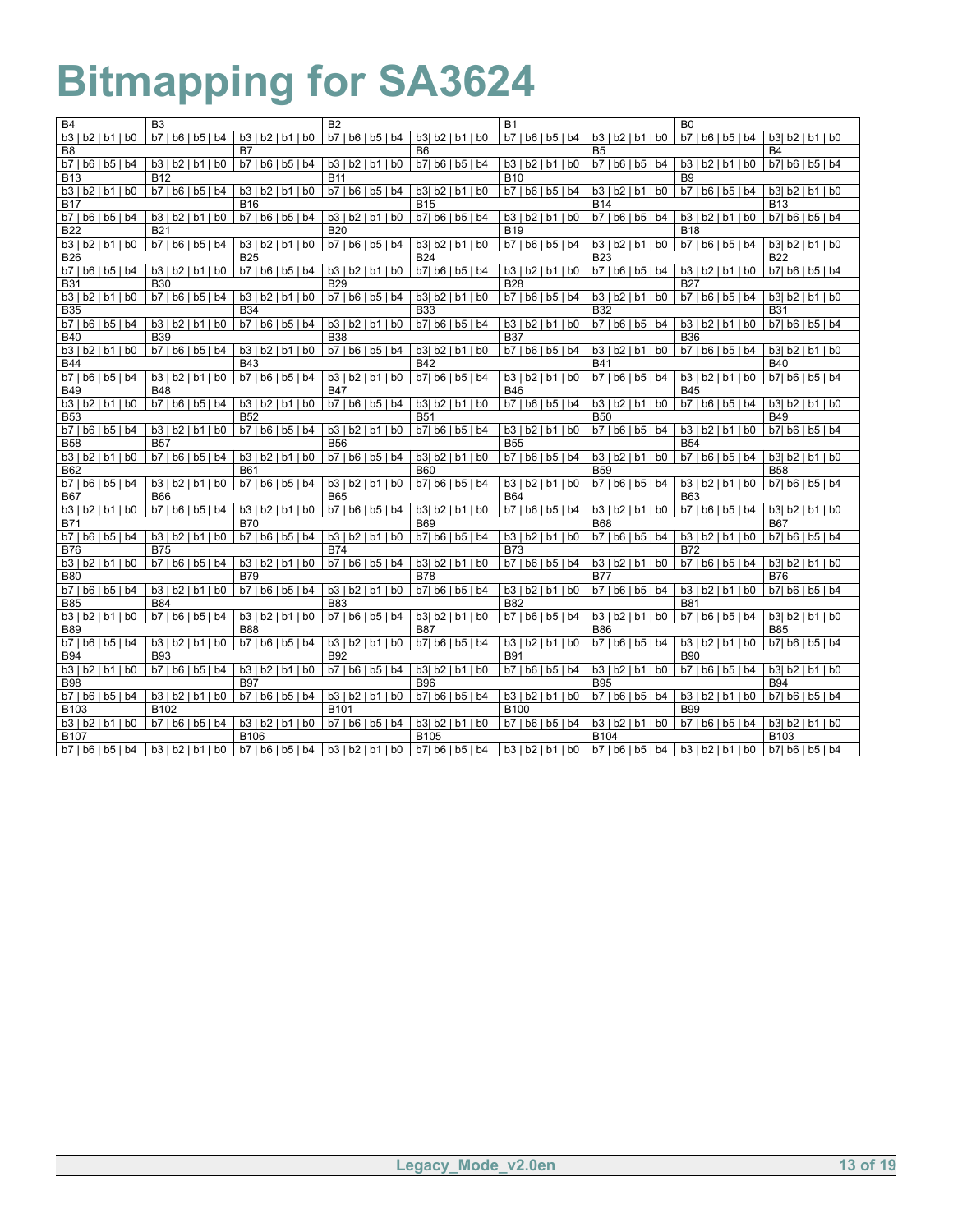## <span id="page-13-4"></span>**LEGACE MODE™ CONSIDERATIONS**

### <span id="page-13-3"></span>**Colour Register (0xED)**

|              | B7                        | B <sub>6</sub>   | <b>B5</b>       | <b>B4</b>        | B <sub>3</sub> | B <sub>2</sub> | B <sub>1</sub> | B <sub>0</sub> |
|--------------|---------------------------|------------------|-----------------|------------------|----------------|----------------|----------------|----------------|
| <b>Color</b> | red                       | red              | green Igreen    |                  | <u>red</u>     | red            | areen          | green          |
| Function     | dark $/$<br><b>bright</b> | dark /<br>bright | dark/<br>bright | dark /<br>bright | on $/$ off     | on / off       | on / off       | on $/$ off     |

Combinations of red and green are possible by setting the corresponding bits in the color register (0xED). The following table shows some possible values for backlighting colors:

| Legacy Mode™    | <b>HEX</b>   | <b>Binary</b> |
|-----------------|--------------|---------------|
| colour scheme   | <b>Value</b> | <b>Value</b>  |
| off             | 0x00         | 00000000      |
| dark green      | 0x03         | 00000011      |
| bright green    | 0x33         | 00110011      |
| dark red        | 0x0C         | 00001100      |
| bright red      | 0xCC         | 11001100      |
| dark orange     | 0x0F         | 00001111      |
| bright orange   | 0xFF         | 11111111      |
| greenish orange | 0x3F         | 00111111      |
| reddish orange  | 0xCF         | 11001111      |

### <span id="page-13-2"></span>**Activation of SA Colours**

To activate access to the SA Colour range please use the following commands embedded in the colour settings:

| <b>Special embedded Colour</b> | <b>HEX</b>   | <b>Binary</b> |
|--------------------------------|--------------|---------------|
| <b>Commands</b>                | <b>Value</b> | Value         |
| Switch to SA Colour scheme     | 0xC0         | 11000000      |
| Switch to Legacy Mode™ colour  | 0x80 l       | 10000000      |
| scheme                         |              |               |

### <span id="page-13-1"></span>**Frequency Value Table (0xEE)**

All SAxxxx switches are using internal generated clock and do detect the external clock automatically. Therefore there will be no harm if no clock is applied.

### <span id="page-13-0"></span>**MUX Register (0xEF & 0xFF)**

All SAxxxx switches self-initialise the MUX Register. The commands will be ignored.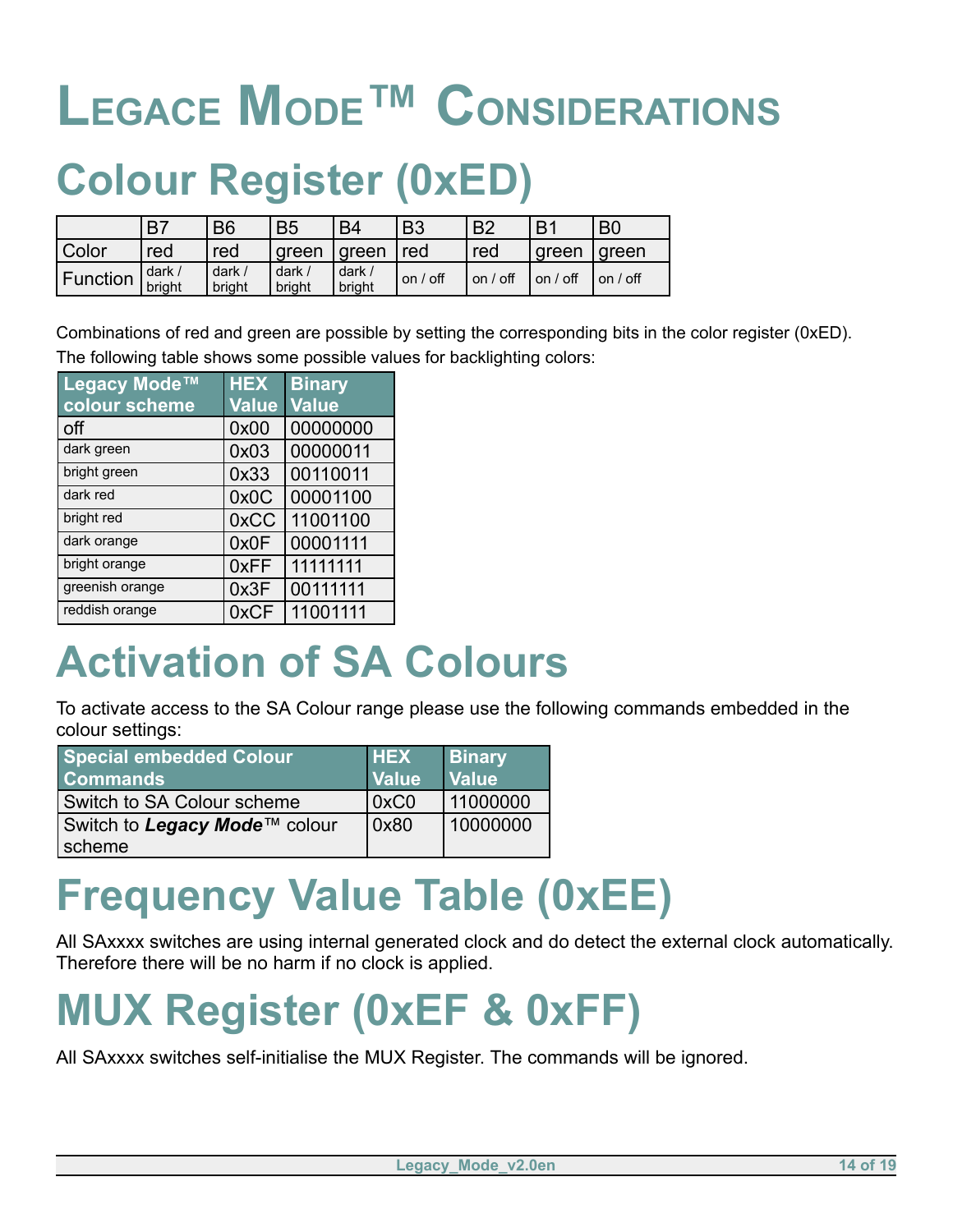# <span id="page-14-0"></span>**SA COLOUR TABLE**

The following SA Colours are also available in special enabled firmware versions:

The colour approximations for SA3216, SA3624 & SA6432 keys are shown in following colour table. This table is intended for illustration purposes only. The actual display colours on the LCD display with LED backlighting may be different.

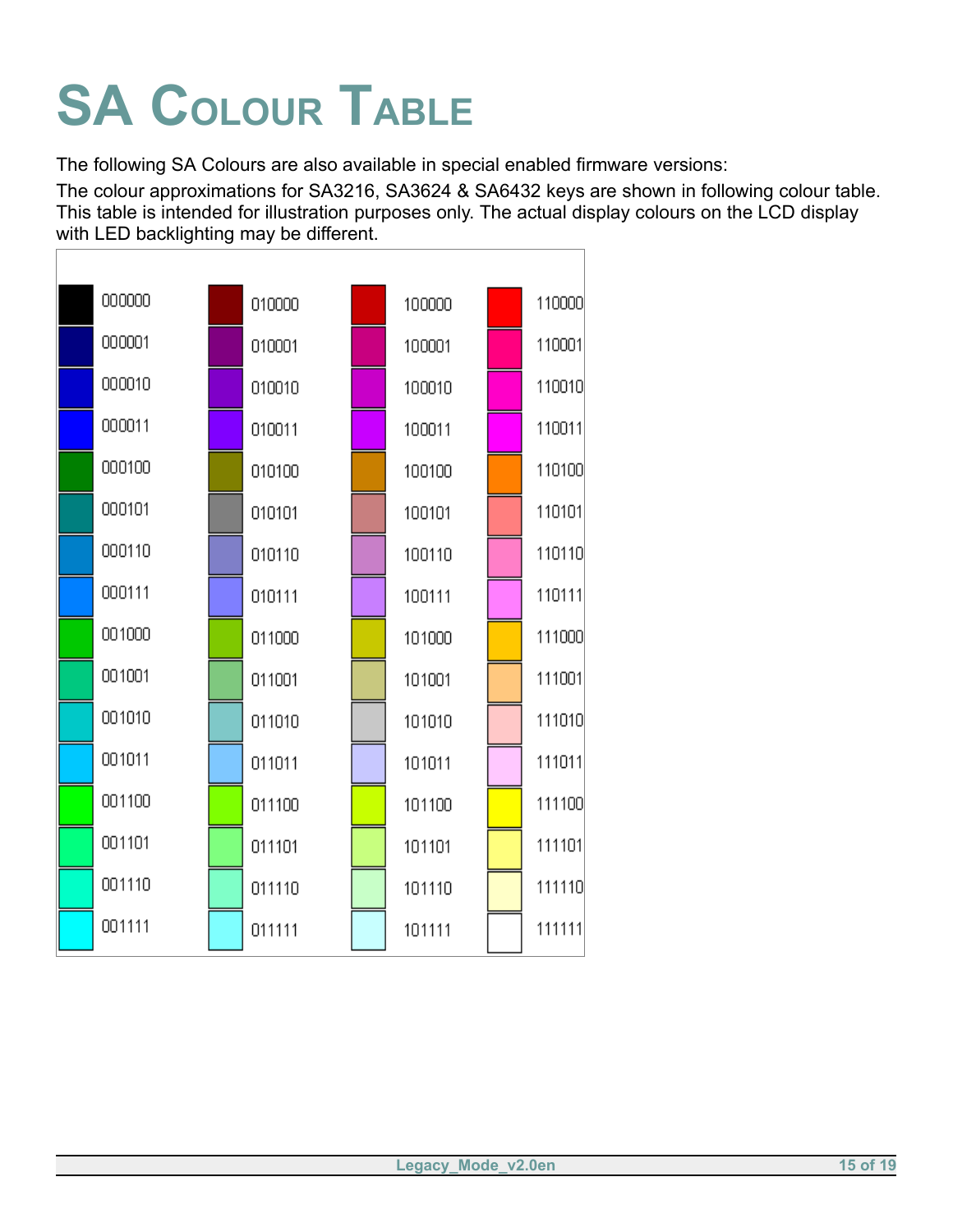# <span id="page-15-0"></span>**CONTROLLING SA SWITCH ARRAYS**

Below are sample schematics for controlling one or sixteen SA keyswitches in an array using a PIC16F62X controller to illustrate the simplicity of the control circuitry. Further descriptions including sources are available under the **Application Notes** at our website at [www.e3-keys.com.](http://www.e3-keys.com/)

For additional technical support with your own design implementation, please contact your local [E<sup>3</sup>]® distributor or  $[E^3]$ <sup>®</sup> at <u>[techsupport@e3-keys.com](mailto:techsupport@e3-keys.com)</u>.



In the above examples the clock and data signals are generated on the corresponding I/O pins of the PIC controller.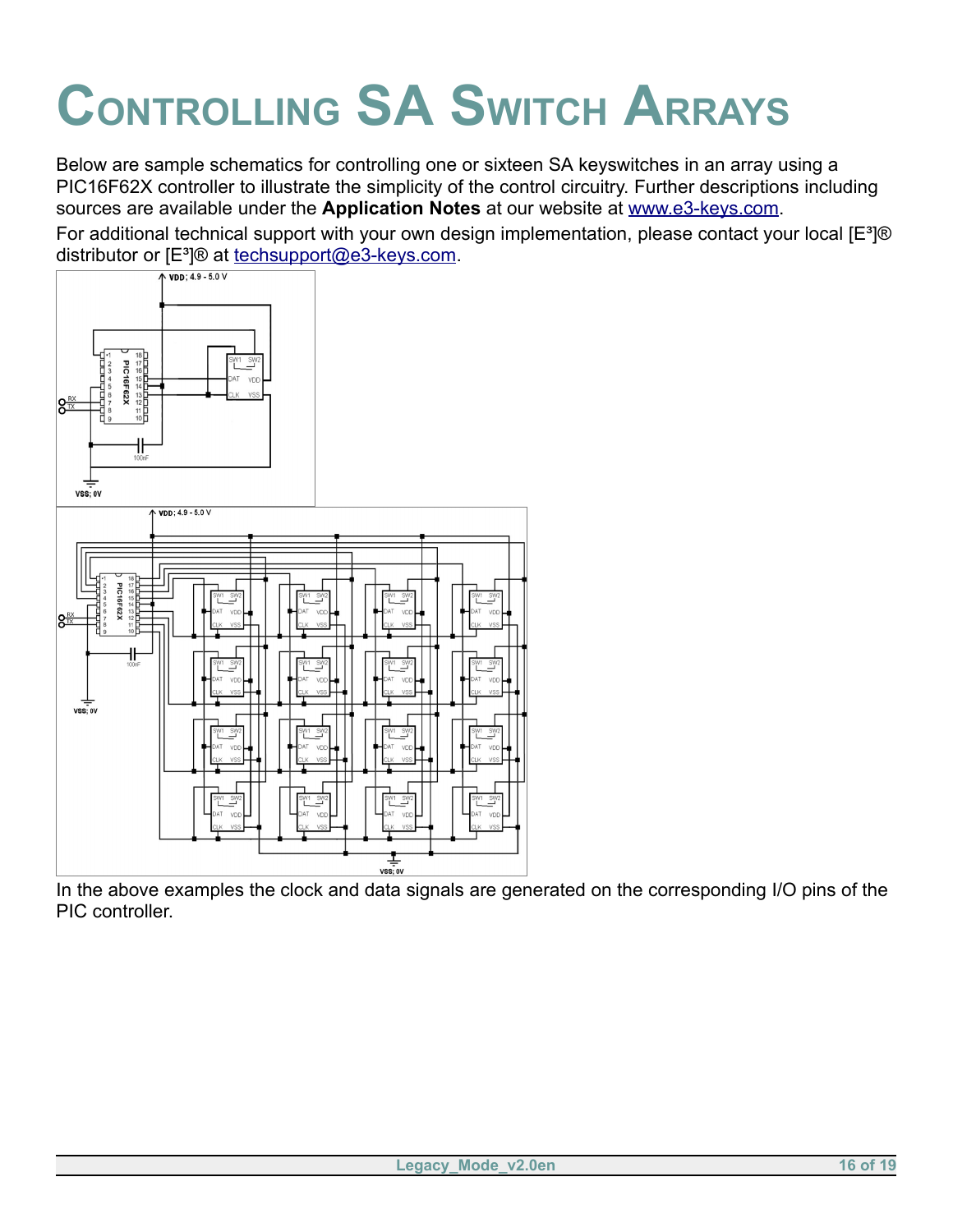### <span id="page-16-3"></span>**Notices**

### <span id="page-16-2"></span>**Copyright Notice**

© 2003-2019 Copyright [E³] Engstler Elektronik Entwicklung GmbH. All rights reserved.

*[E³]® is a registered trademark of [E³]®, The Third Evolution*™, Advanced Technology™ and *Legacy Mode*™ are trademarks of [E³]*®*. *The Keys to Intelligence*™ is a trademark of I/O Universal Technologies, Inc. used with permission. All other trademarks are property of their respective owners.

No part of this publication may be copied, photocopied, reproduced, translated or reduced to any electronic medium or machine-readable form without the expressed written consent of [E³]*®* Engstler Elektronik Entwicklung GmbH.

### <span id="page-16-1"></span>**Technical Notice**

This datasheet is intended for technically qualified personnel trained in the field of electronics.

The knowledge of electronics and the technically correct implementation of the content of this datasheet are required for problem free installation, implementation and safe operation of the described product. Only qualified personnel have the required know-how to implement the specifications given in this data sheet.

For clarity, not all details regarding the product or its implementation, installation, operation, or maintenance have been included. Should you require additional information or further assistance, please contact your local [E<sup>3</sup>]<sup>®</sup> distributor or [E<sup>3</sup>] Engstler Elektronik Entwicklung GmbH at **[techsupport@e3-keys.com](mailto:techsupport@e3-keys.com)**. You may also visit our website at **[www.e3-keys.com](http://www.e3-keys.com/).**

#### <span id="page-16-0"></span>**Warranty Disclaimer**

[E<sup>3</sup>] ENGSTLER ELEKTRONIK ENTWICKLUNG GMBH GRANTS NO WARRANTY WITH RESPECT TO THIS DATA SHEET, NEITHER EXPLICIT NOR IMPLIED, AND IT IS NOT LIABLE FOR DIRECT OR INDIRECT DAMAGES. SOME STATES DO NOT GRANT THE EXCLUSION OF INCIDENTAL OR CONSEQUENTIAL DAMAGES AND, THEREFORE, THIS STATEMENT MAY NOT BE VALID IN SUCH CASES.

This data sheet has been produced with all due care. However, since errors cannot be excluded, [E³] Engstler Elektronik Entwicklung GmbH does not grant any warranty or accept any legal responsibility or liability in any form for erroneous statements herein.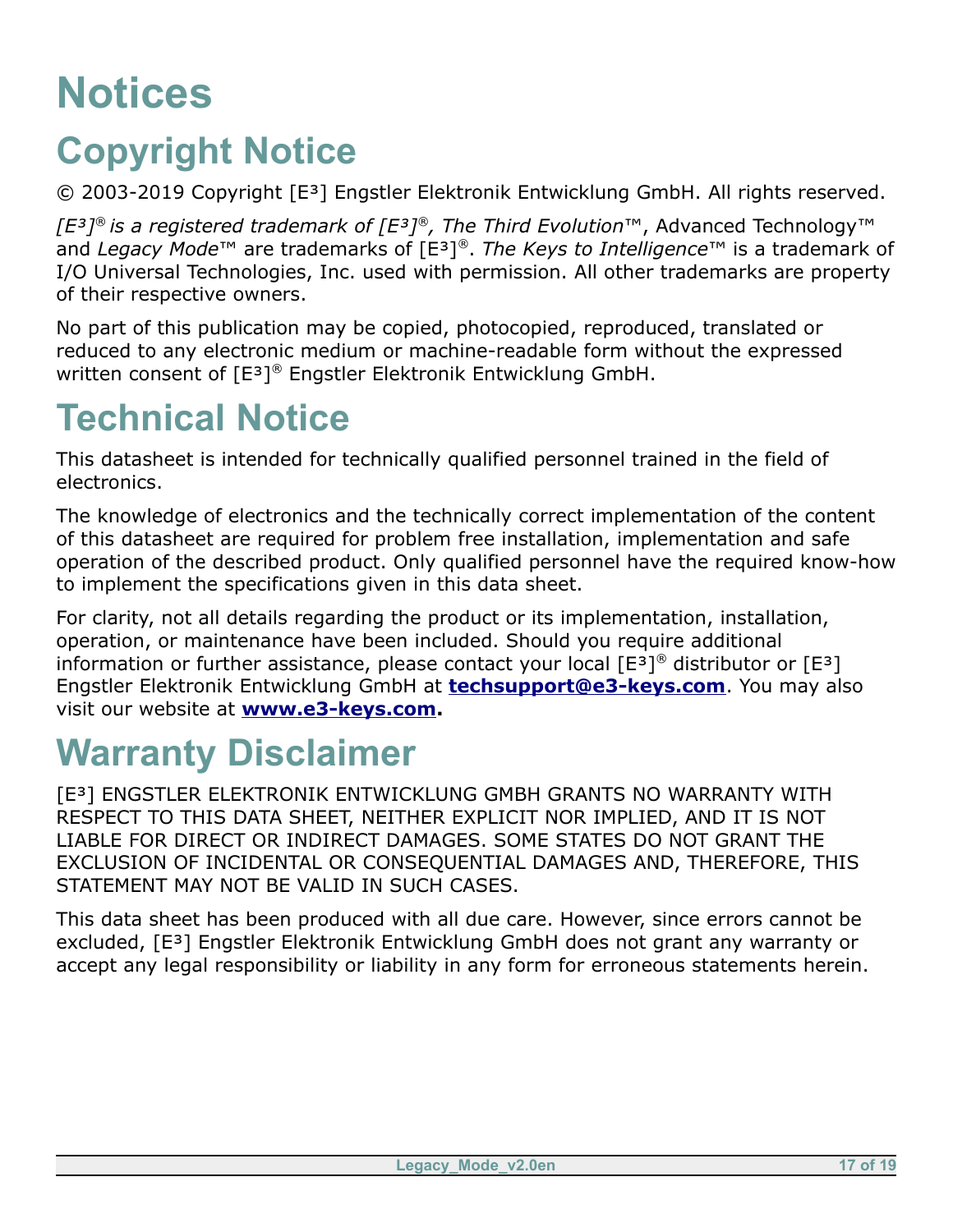## <span id="page-17-1"></span>**ORDERING INFORMATION**

| <b>Part Number</b> | <b>Description</b>                                 |
|--------------------|----------------------------------------------------|
| SA3216-B           | SA pushbutton keyswitch with 32x16 pixel display   |
|                    | Backlit in 64 RGB colours                          |
|                    | Black housing (RAL 9005)                           |
|                    | SA pushbutton keyswitch with 36 x 24 pixel display |
| SA3624-B           | Backlit in 64 RGB colours                          |
|                    | Black housing (RAL 9005)                           |
|                    | SA pushbutton keyswitch with 64 x 32 pixel display |
| SA6432-B           | Backlit in 64 RGB colours                          |
|                    | Black housing (RAL 9005)                           |

### <span id="page-17-0"></span>**Change History**

| <b>Version</b> | <b>Date</b> | <b>Comments</b>                                           |  |
|----------------|-------------|-----------------------------------------------------------|--|
| 1.0            | 06/06/04    | Initial release of document                               |  |
| 1.1            | 06/29/04    | Bitmapping for SA3624 added                               |  |
| 1.2            | 07/28/04    | Data Byte Format Graph corrected; edited                  |  |
| 1.3            | 01/08/09    | 108 versus 64 Data bytes in SA3624 push buttons; TMP      |  |
|                |             | range                                                     |  |
| 1.4            | 09/11/15    | Legacy protocol requirement for 4 additional stop bits    |  |
| 1.5            | 09/16/15    | Clock line set to HIGH when inactive; Clock and data line |  |
|                |             | HIGH during power up                                      |  |
| 1.6            | 09/13/18    | 16 byte protocol table corrected                          |  |
| 1.7            | 06/30/20    | <b>New Formatting</b>                                     |  |
| 2.0            | 06/07/22    | Updated release version                                   |  |

#### **[E³] Engstler Elektronik Entwicklung GmbH**

Industriering 7 ● 63868 Grosswallstadt ● Germany